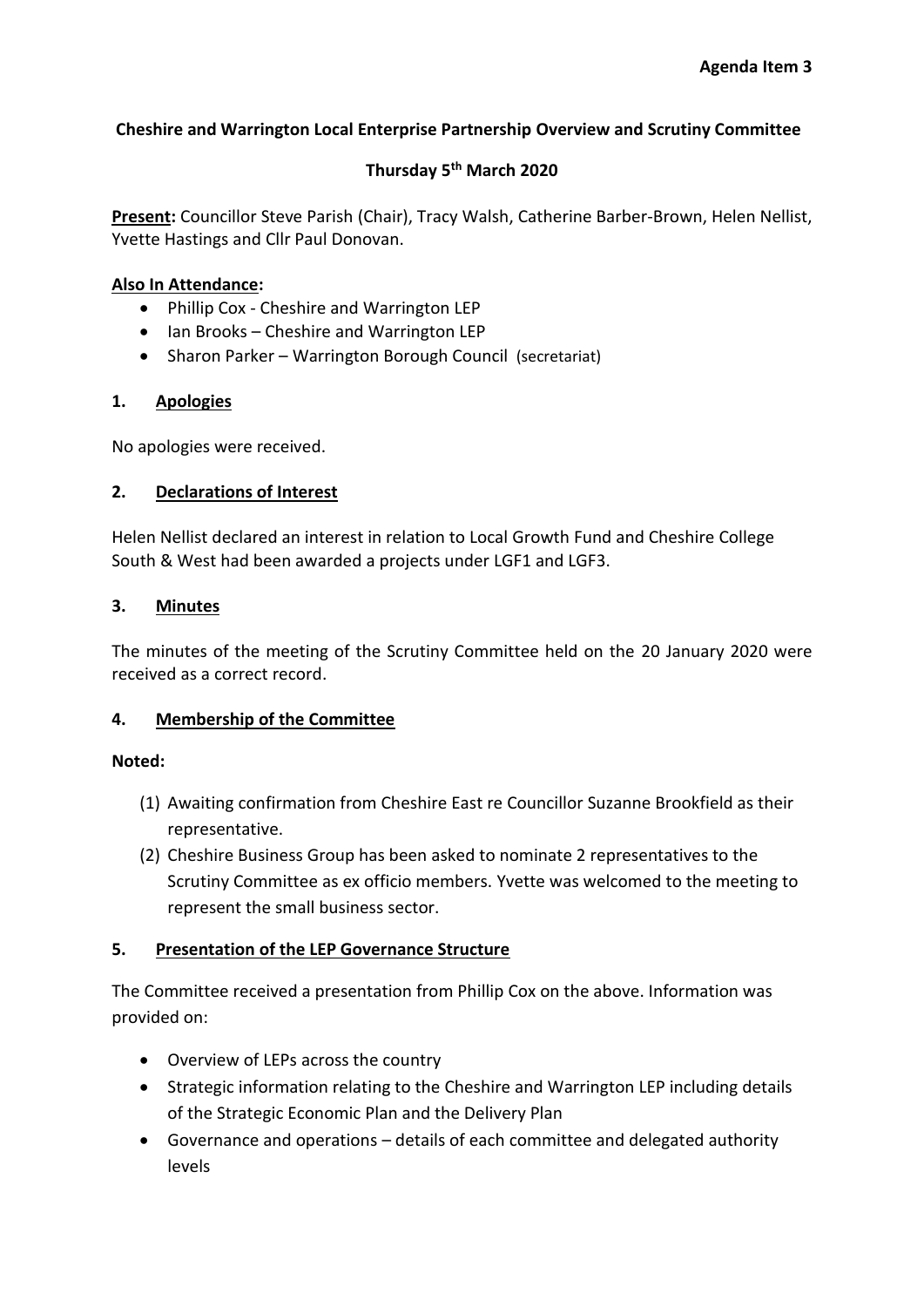• National Assurance and Local Assurance Frameworks.

The Committee discussed in detail the information provided and asked:

- 1. Greater understanding of how the money is disaggregated throughout the region.
- 2. How are meetings of the LEP publicised? Is it enough to just put information on the website? Could twitter be used more?

## **6. To Review the Combined Outputs of all LEP Programmes**

Ian Brooks provided a presentation on the following:

- Local Growth Fund outputs contracted by DBEIS. Percentages achieved against BEIS targets were outlined for the following categories - jobs created, private sector leverage and new homes completed.
- Local Growth Fund additional benefits such as new commercial floorspace, businesses receiving investment, construction jobs and learners benefitting. Figures were provided by – contracted on projects and achieved to date.
- The Growing Places Fund (£12.1 m), the number of loans made, total GPF lent, total value of the projects supported, jobs created and commercial floorspace created.
- The Enterprise Zone outputs. In addition to this a further 305,000sq ft was currently under construction. The jobs created on Royal London moving to Alderley Park would create and additional 1,200 new jobs but was delayed until July 2020. A further £5m investment had been approved by the EZ Board but had not been deployed.
- The Growth Hub Team had been expanded during Q4. The focus next year had moved to concentrating on more intensive support to businesses with account management. The various outputs such as enquiries, high intensity support and referrals were provided together with the targets and achievements to date.
- Accelerate Programme outputs and results were provided on the 19,060 participants such as age, ethnicity, disability, basic skills and no of employed females gaining improved labour market status.

The Committee asked questions during the presentation but asked for further details on the following:

- 1. How is the quality of advice provided by the Growth Hub measured?
- 2. How many employers are following through with the Pledge?
- 3. Inclusivity policy on how money is spent?

## **7. Public Participation**

To receive questions from members of the public in accordance with Governance Procedure Rule 6. A total period of 15 minutes will be allocated for members of the public to speak at